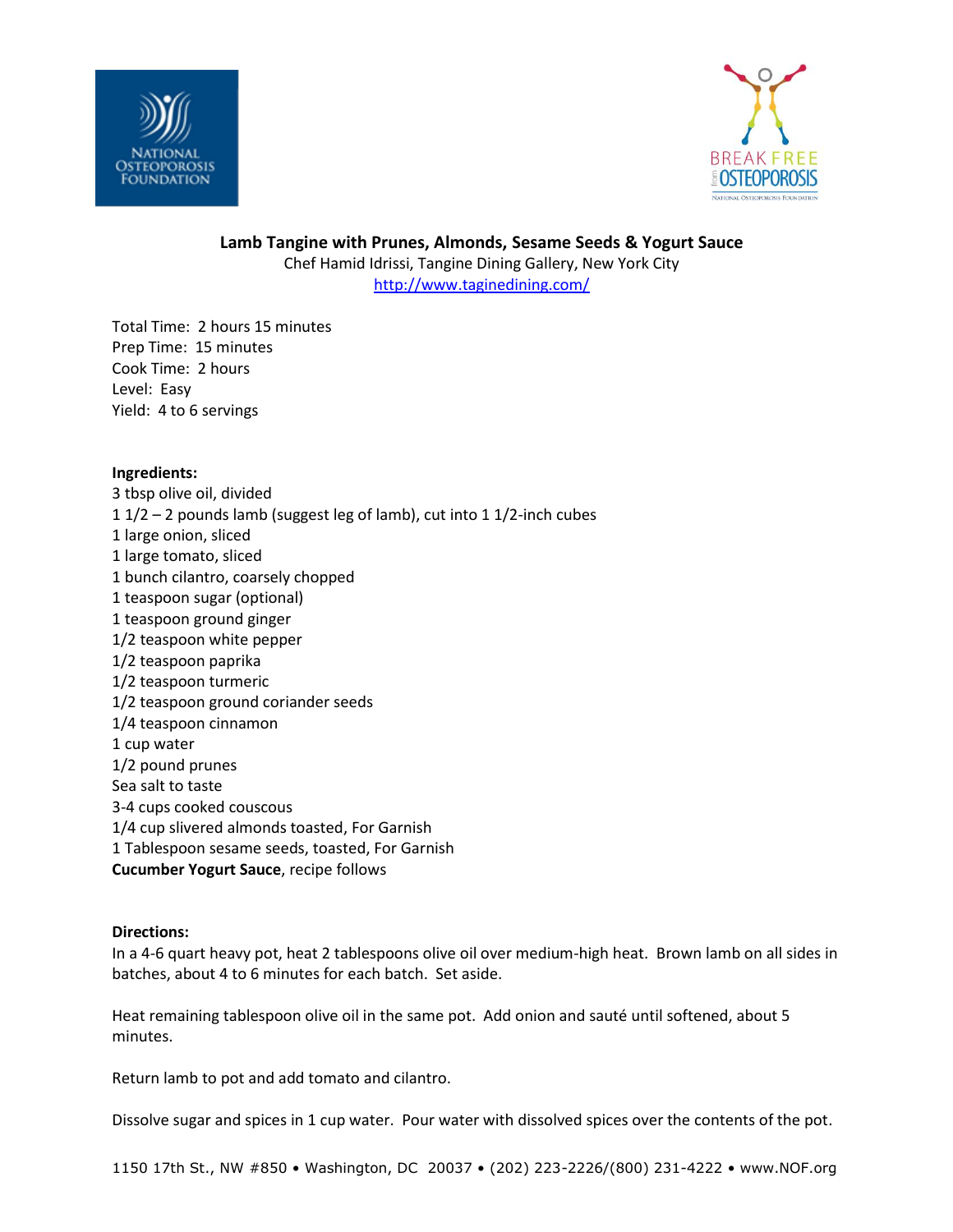



Bring to a simmer over low heat. Stir gently with a wooden spoon. Cover tightly and continue to cook 1 to 1 1/2 hours. Add liquid during cooking if needed.

Add prunes and simmer an additional 5 minutes.

Taste and adjust seasoning.

#### **To Serve:**

Mound Cous Cous on a plate, making a well in the center. Spoon the lamb into the center of the Cous Cous. Sprinkle with toasted almonds and toasted sesame seeds as garnish.

Serve with Cucumber Yogurt sauce on side.

#### **Cucumber Yogurt Sauce**

1 medium cucumber, peeled, thinly sliced 1/2 teaspoon salt. 8 ounces of non-fat Greek-style yogurt 5 fresh mint leaves, chopped (or 1 tablespoon dried) Pinch of paprika

In a bowl, combine the thinly sliced cucumbers and 1/2 teaspoon of salt. Let the cucumbers sit for five minutes to draw out excess water. Rinse and squeeze dry.

Combine cucumbers with yogurt, chopped mint and paprika. Mix well and chill until ready to serve.